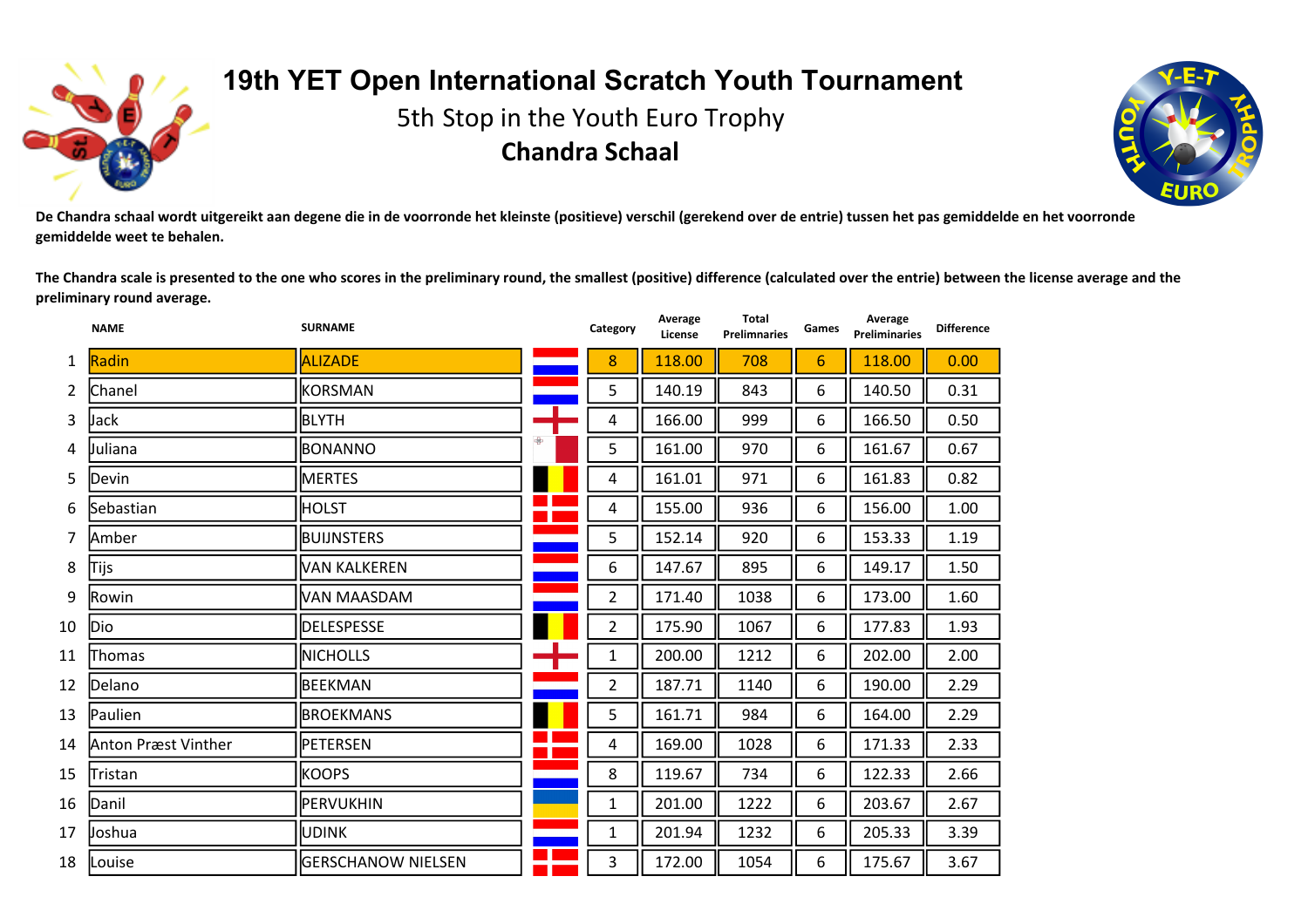| 19 | Beaudine            | KRIELE                |               | 3              | 189.08 | 1157 | 6 | 192.83 | 3.75  |
|----|---------------------|-----------------------|---------------|----------------|--------|------|---|--------|-------|
| 20 | Djowy               | <b>HOEKSTRA</b>       |               | $\overline{2}$ | 172.07 | 1055 | 6 | 175.83 | 3.76  |
| 21 | Eline               | DERIJCK               |               | 8              | 50.00  | 326  | 6 | 54.33  | 4.33  |
| 22 | Mitchel             | <b>DE BROUWER</b>     |               | $\mathbf{1}$   | 190.69 | 1172 | 6 | 195.33 | 4.64  |
| 23 | Thijs               | VAN SCHAIK            |               | 6              | 125.51 | 782  | 6 | 130.33 | 4.82  |
| 24 | Emily               | GALE                  | $\ddot{\pm}$  | 5              | 154.00 | 957  | 6 | 159.50 | 5.50  |
| 25 | Christopher         | <b>THOMSON NAIRNE</b> | $\bm{\times}$ | $\overline{2}$ | 185.00 | 1146 | 6 | 191.00 | 6.00  |
| 26 | Jack                | KERR                  | X             | $\mathbf 1$    | 200.00 | 1241 | 6 | 206.83 | 6.83  |
| 27 | Aarnav              | ZAVERI                |               | 6              | 131.00 | 828  | 6 | 138.00 | 7.00  |
| 28 | Rick                | <b>WOLTERS</b>        |               | 4              | 169.45 | 1062 | 6 | 177.00 | 7.55  |
| 29 | Philip              | <b>GRUPPETTA</b>      |               | $\mathbf{1}$   | 189.00 | 1183 | 6 | 197.17 | 8.17  |
| 30 | Benjamin Kjærsgaard | KRISTENSEN            | <u>e ge</u>   | 4              | 154.00 | 975  | 6 | 162.50 | 8.50  |
| 31 | Veerle              | TRIBULET              |               | 8              | 125.78 | 808  | 6 | 134.67 | 8.89  |
| 32 | Jasper              | <b>GOEMAN</b>         |               | 4              | 151.93 | 965  | 6 | 160.83 | 8.90  |
| 33 | Vincent             | VANDERBIESEN          |               | $\overline{2}$ | 172.00 | 1087 | 6 | 181.17 | 9.17  |
| 34 | <b>Vincent</b>      | VLUGGEN               |               | $\overline{2}$ | 189.10 | 1191 | 6 | 198.50 | 9.40  |
| 35 | Daniel              | <b>HARDING</b>        |               | $\overline{2}$ | 185.60 | 1175 | 6 | 195.83 | 10.23 |
| 36 | Sean                | FAGAN                 |               | 4              | 157.00 | 1005 | 6 | 167.50 | 10.50 |
| 37 | Nathalie            | <b>DE RUITER</b>      |               | 5              | 163.45 | 1044 | 6 | 174.00 | 10.55 |
| 38 | Nick                | <b>SCHOKKER</b>       |               | $\overline{2}$ | 180.80 | 1149 | 6 | 191.50 | 10.70 |
| 39 | Jorne               | DECRU                 |               | 6              | 138.26 | 894  | 6 | 149.00 | 10.74 |
| 40 | Kealan              | O' CONNOR             |               | 6              | 141.00 | 913  | 6 | 152.17 | 11.17 |
| 41 | Senna               | VAN LITSENBURG        |               | 5              | 163.13 | 1046 | 6 | 174.33 | 11.20 |
|    | 42 Ottilia          | GUNNARSSON            |               | 3              | 184.00 | 1172 | 6 | 195.33 | 11.33 |
| 43 | Yoran               | VAN DEN DOEL          |               | 6              | 142.66 | 924  | 6 | 154.00 | 11.34 |
| 44 | Harley              | <b>SNIJDERS</b>       |               | $\overline{2}$ | 184.23 | 1175 | 6 | 195.83 | 11.60 |
| 45 | Jurgen              | VAN DER VECHT         |               | $\overline{2}$ | 189.68 | 1209 | 6 | 201.50 | 11.82 |
| 46 | Giovanni            | <b>ROTMANS</b>        |               | $\mathbf{1}$   | 193.49 | 1232 | 6 | 205.33 | 11.84 |
| 47 | Aimee               | <b>WHISTLER</b>       |               | 3              | 171.00 | 1098 | 6 | 183.00 | 12.00 |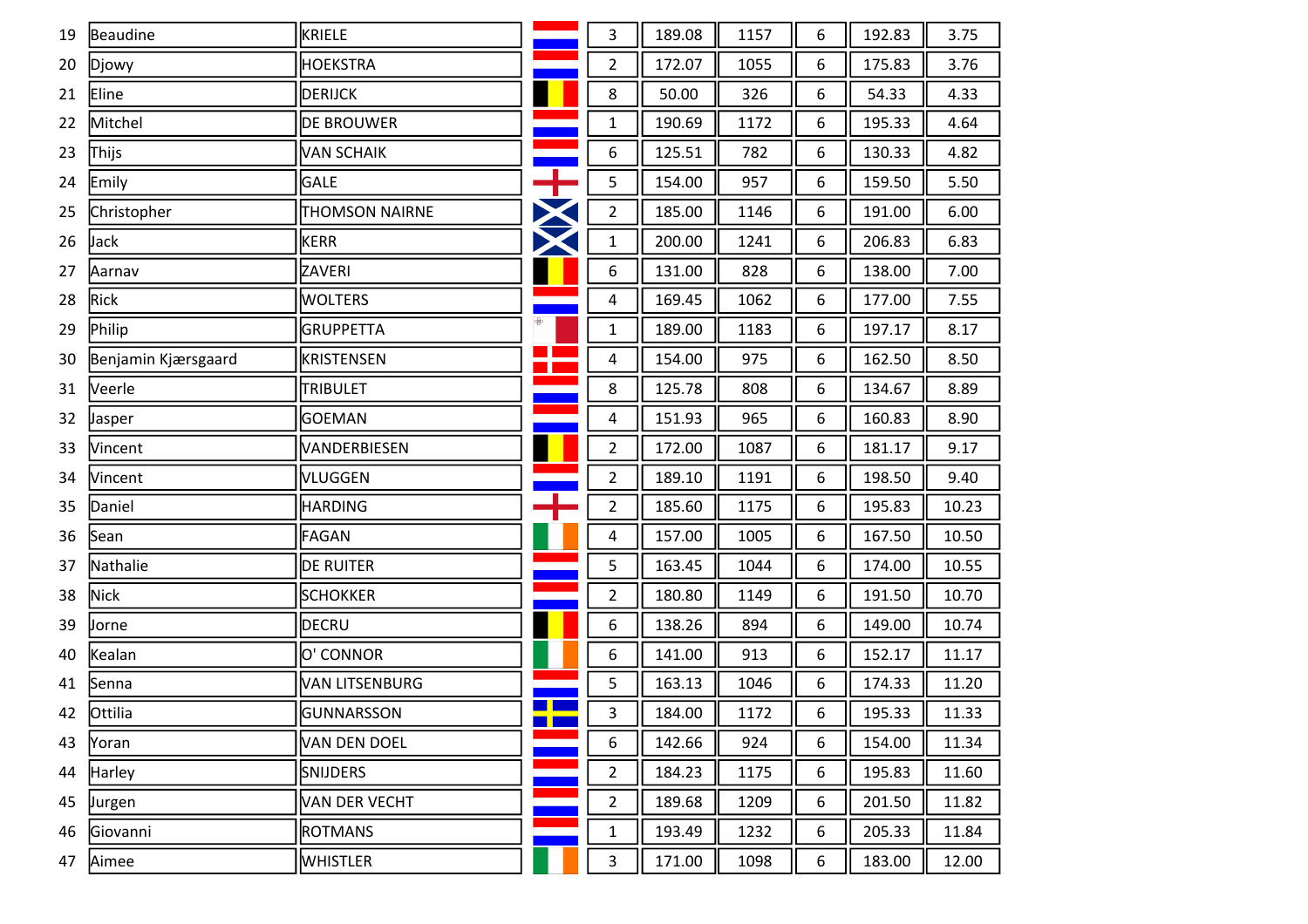| 48 | Rahul      | VAN              |    | 6              | 118.00 | 781  | 6 | 130.17 | 12.17 |
|----|------------|------------------|----|----------------|--------|------|---|--------|-------|
| 49 | Emil       | <b>NILSSON</b>   | ■∎ | 6              | 148.47 | 966  | 6 | 161.00 | 12.53 |
| 50 | Daniël     | VAN LEEUWEN      |    | 4              | 169.38 | 1092 | 6 | 182.00 | 12.62 |
| 51 | Sean       | <b>STAINES</b>   |    | $\overline{2}$ | 175.00 | 1126 | 6 | 187.67 | 12.67 |
| 52 | Renz       | PHILIPSEN        |    | $\mathbf{1}$   | 198.33 | 1267 | 6 | 211.17 | 12.84 |
| 53 | Perec      | <b>DEPREZ</b>    |    | $\overline{2}$ | 175.00 | 1135 | 6 | 189.17 | 14.17 |
| 54 | Dean       | FAGAN            |    | 4              | 136.00 | 906  | 6 | 151.00 | 15.00 |
| 55 | Armaan     | <b>NAHATA</b>    |    | 8              | 80.00  | 570  | 6 | 95.00  | 15.00 |
| 56 | Birgit     | <b>KOOPS</b>     |    | 3              | 157.46 | 1035 | 6 | 172.50 | 15.04 |
| 57 | Femke      | <b>VAN ANEN</b>  |    | $\overline{7}$ | 118.45 | 801  | 6 | 133.50 | 15.05 |
| 58 | Andreas    | <b>DE SMET</b>   |    | $\bf 8$        | 121.37 | 820  | 6 | 136.67 | 15.30 |
| 59 | Lorcan     | <b>STAINES</b>   |    | $\overline{2}$ | 180.00 | 1173 | 6 | 195.50 | 15.50 |
| 60 | Jordy      | <b>GRAATSMA</b>  |    | 8              | 64.00  | 478  | 6 | 79.67  | 15.67 |
| 61 | Brent      | <b>DE RUITER</b> |    | $\mathbf{1}$   | 216.07 | 1391 | 6 | 231.83 | 15.76 |
| 62 | Kenzo      | <b>BOGAERTS</b>  |    | $\mathbf{1}$   | 193.17 | 1254 | 6 | 209.00 | 15.83 |
| 63 | Matthew    | MAGRO            |    | $\overline{2}$ | 188.00 | 1223 | 6 | 203.83 | 15.83 |
| 64 | Robin      | VAN DOKKUM       |    | 4              | 157.18 | 1041 | 6 | 173.50 | 16.32 |
| 65 | Sean       | O' CONNOR        |    | $\overline{2}$ | 177.00 | 1160 | 6 | 193.33 | 16.33 |
| 66 | Maddy      | JANSEN           |    | 7              | 146.90 | 982  | 6 | 163.67 | 16.77 |
| 67 | Vedran     | DELANDHUY        |    | $\overline{2}$ | 189.00 | 1236 | 6 | 206.00 | 17.00 |
| 68 | Denis      | PERVUKHIN        |    | 8              | 128.00 | 871  | 6 | 145.17 | 17.17 |
| 69 | Daniel     | JOHANSSON        |    | 1              | 195.00 | 1273 | 6 | 212.17 | 17.17 |
| 70 | Romano     | <b>BEEKMAN</b>   |    | $\overline{2}$ | 170.27 | 1125 | 6 | 187.50 | 17.23 |
|    | 71 Travis  | KORSMAN          |    | 6              | 144.87 | 974  | 6 | 162.33 | 17.46 |
| 72 | Taylor     | <b>WILLIAMS</b>  |    | 2              | 180.00 | 1185 | 6 | 197.50 | 17.50 |
| 73 | Florentine | <b>WEIBRICH</b>  |    | 3              | 170.64 | 1129 | 6 | 188.17 | 17.53 |
| 74 | Hanne      | ANTONSEN         |    | 5              | 157.00 | 1049 | 6 | 174.83 | 17.83 |
| 75 | Alex       | <b>BARNWELL</b>  |    | 8              | 109.00 | 762  | 6 | 127.00 | 18.00 |
| 76 | Maja       | LOENTOFT         |    | 7              | 136.00 | 927  | 6 | 154.50 | 18.50 |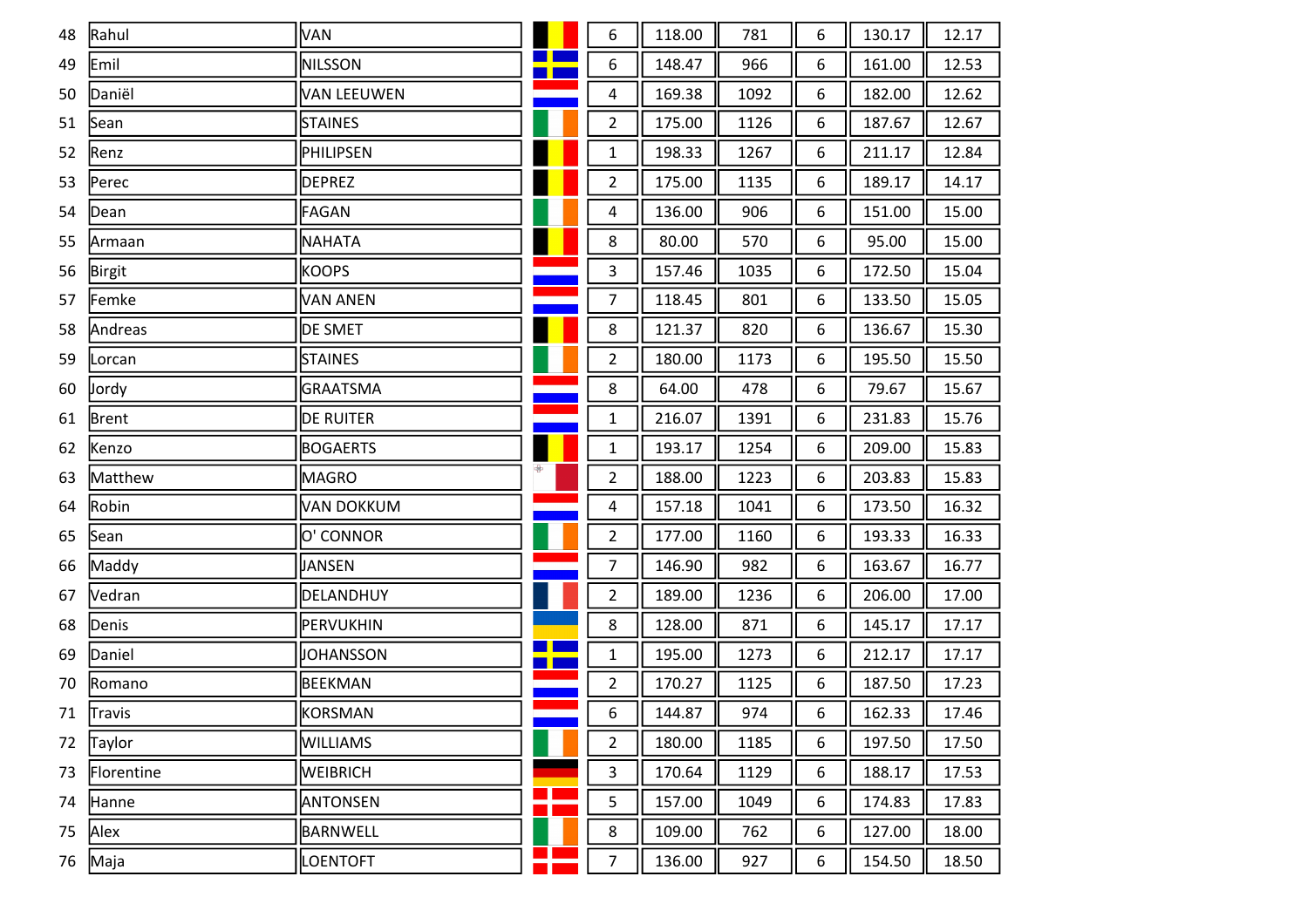| 77  | Lizzy        | FLAPPER         |                                  | 3                       | 172.44 | 1146 | 6 | 191.00 | 18.56 |
|-----|--------------|-----------------|----------------------------------|-------------------------|--------|------|---|--------|-------|
| 78  | Luuk         | <b>THOLEN</b>   |                                  | 4                       | 164.01 | 1096 | 6 | 182.67 | 18.66 |
| 79  | Milan        | <b>SCHEFFER</b> |                                  | $\overline{2}$          | 179.77 | 1192 | 6 | 198.67 | 18.90 |
| 80  | Mikkel       | ANDERSEN        | - 1                              | 8                       | 114.00 | 802  | 6 | 133.67 | 19.67 |
| 81  | Jason        | <b>SYMONDS</b>  |                                  | 8                       | 107.42 | 765  | 6 | 127.50 | 20.08 |
| 82  | <b>Brian</b> | LO              |                                  | 6                       | 131.92 | 913  | 6 | 152.17 | 20.25 |
| 83  | <b>Jordy</b> | VAN DE WETERING |                                  | 6                       | 130.73 | 906  | 6 | 151.00 | 20.27 |
| 84  | Rosan        | <b>HAMMINGA</b> |                                  | $\overline{7}$          | 134.02 | 928  | 6 | 154.67 | 20.65 |
| 85  | Emma         | <b>DEN HOED</b> |                                  | 5                       | 155.97 | 1063 | 6 | 177.17 | 21.20 |
| 86  | Mike         | BERGMANN        |                                  | $\mathbf{1}$            | 214.78 | 1420 | 6 | 236.67 | 21.89 |
| 87  | Floris       | KANTELBERG      |                                  | 6                       | 129.91 | 912  | 6 | 152.00 | 22.09 |
| 88  | Line Mia     | JENSEN          | ╊                                | 3                       | 174.00 | 1181 | 6 | 196.83 | 22.83 |
| 89  | Lotte        | COMMANDEUR      |                                  | 7                       | 130.81 | 922  | 6 | 153.67 | 22.86 |
| 90  | Alexandre    | MARTIN          |                                  | $\mathbf{1}$            | 190.00 | 1279 | 6 | 213.17 | 23.17 |
| 91  | Finn         | MC KEOWN        |                                  | 8                       | 112.00 | 813  | 6 | 135.50 | 23.50 |
| 92  | Milika       | VELDHUIZEN      |                                  | $\overline{7}$          | 106.46 | 781  | 6 | 130.17 | 23.71 |
| 93  | Dylan        | SANTILLO        |                                  | $\overline{4}$          | 156.00 | 1081 | 6 | 180.17 | 24.17 |
| 94  | Danylo       | MAZIKIN         |                                  | 8                       | 125.00 | 895  | 6 | 149.17 | 24.17 |
| 95  | Jean Luc     | MARIJT          |                                  | 6                       | 122.99 | 883  | 6 | 147.17 | 24.18 |
| 96  | Aiden        | GROESSER        |                                  | 8                       | 90.27  | 687  | 6 | 114.50 | 24.23 |
| 97  | Eric         | DE MES          |                                  | 8                       | 94.64  | 716  | 6 | 119.33 | 24.69 |
| 98  | Helene       | LAERKEGAARD     | $\blacksquare$<br>$\blacksquare$ | 5                       | 165.00 | 1140 | 6 | 190.00 | 25.00 |
| 99  | Arvids       | <b>ERMANS</b>   |                                  | $\overline{2}$          | 188.00 | 1280 | 6 | 213.33 | 25.33 |
| 100 | Caspar       | MACLEOD         | ╆                                | $\overline{\mathbf{c}}$ | 178.20 | 1230 | 6 | 205.00 | 26.80 |
| 101 | Bianca       | <b>BROMMER</b>  |                                  | $\mathbf{1}$            | 190.63 | 1305 | 6 | 217.50 | 26.87 |
| 102 | <b>Niels</b> | <b>MEILINK</b>  |                                  | 4                       | 157.00 | 1105 | 6 | 184.17 | 27.17 |
| 103 | Kayden       | LAGANA          |                                  | 8                       | 127.00 | 933  | 6 | 155.50 | 28.50 |
| 104 | Liam         | <b>MERTES</b>   |                                  | 4                       | 162.66 | 1155 | 6 | 192.50 | 29.84 |
| 105 | Sarah        | MUNCH JENSEN    |                                  | $\overline{7}$          | 148.00 | 1068 | 6 | 178.00 | 30.00 |